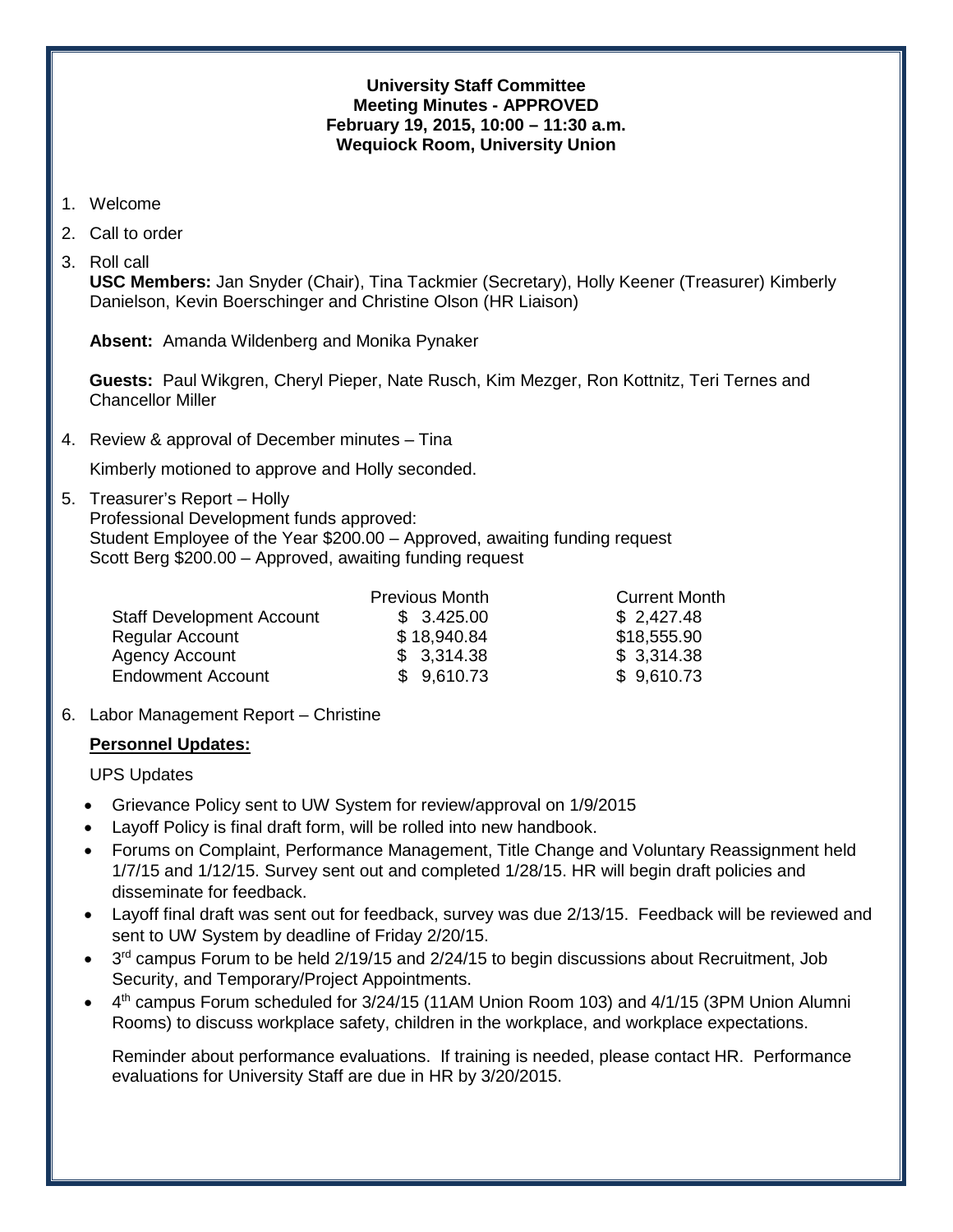### **New Employees:**

- **IS Business Automation Analyst (100%)** in the Office of Financial Aid. Incumbent: Karen Sevick. Position was restructured. Adam Parks (movement from Outreach and Adult Access) started 2/23/2015.
- **University Services Associate 2 (55%)** in Student Life. Incumbent: Bea Yang. Lea Truttmann started 2/2/15.

# **Positions Waiting to be Filled:**

- Police Officer (100%) in Public Safety. Incumbent: Cristey Johnson. Screening Applicants.
- Police Officer (100%) in Public Safety. Incumbent: Tony Decker. Screening Applicants.

# **Positions On Hold:**

- **Auto Equipment Tech Master (100%)** in Facilities Management. Incumbent: David Krout
- **University Services Associate 2 (75%)** in the Office of Grants and Research. Incumbent: Charmaine Robaidek
- **Electronic Technician Media Intermediate (100%)** in Academic Technology Services. Incumbent: Ron Kottnitz.
- **Academic Department Associate (100%)** in Nursing. Incumbent: Ruth Pearson.
- **Office Operations Associate (50%)** in Purchasing. Incumbent: NEW position.
- **Academic Department Associate (100%)** in Humanistic Studies. Incumbent: Karely Mendez.
- **Library Services Associate-Advanced (100%)** in Cofrin Library. Incumbent: Leah Liebergen.
- 7. USC governance committee reports/updates (as available)
	- A. Election Committee No update Holly will get committee vacancies to the committee. Elections happening sometime in April/May
	- B. Personnel Committee Kim has taken the lead on surveys and collecting feedback.
	- C. Professional Development Committee US Prof. Dev Committee will begin to process monthly chargeback to AS Prof. Dev Committee for joint workshops. Six Prof. Dev fund requests are on hold due to travel freeze.

Fall conference update – date is Friday, Nov. 6 at the Tundra Lodge. There is some concern about attendance because of travel restrictions. Tundra Lodge will waive fees for facility and food until March 31. After March 31 we are liable for half the fees. We will possibly survey past attendees to gauge interest in attendance this fall. Chancellor Miller said we should go ahead with the conference and gave approval for the expenses.

- 8. Campus shared governance committee reports/updates (as available)
	- A. Awards & Recognition Committee Cheryl Pieper Meeting week of Feb. 23 nominations due March 9. Founder's Association has dissolved but awards will still be called the Founder's Awards
	- B. Committee on Legislative Affairs (3 reps TBD) No report
	- C. Committee on Workload & Compensation Kevin Boerschinger (2 more reps TBD) The committee has met a few times and met with Kelly Franz who gave an overview of how funds move. The committee is also looking at workplace flexibilities.
	- D. Library & Instructional Technology Committee (3 reps TBD) No report
- 9. Campus appointive committee reports/updates (as available)
	- A. Chancellor's Council on Diversity & Inclusive Excellence Nicole Miller No report
	- B. Committee on Disability Issues Jayne Kluge No report
	- C. Health & Safety Committee Tony La Luzerne & Theresa Mullen No report
	- D. University Planning & Innovation Council Sousie Lee & Tracy Van Erem No report
	- E. Invent the Future Steering Committee Liz Hessler No report Update at March meeting.
	- F. Invent the Future Working Groups: All final reports have been submitted per Chancellor Miller's request. Groups were disappointed that the timeline was moved up. UPIC is now sifting through the reports to look for budget saving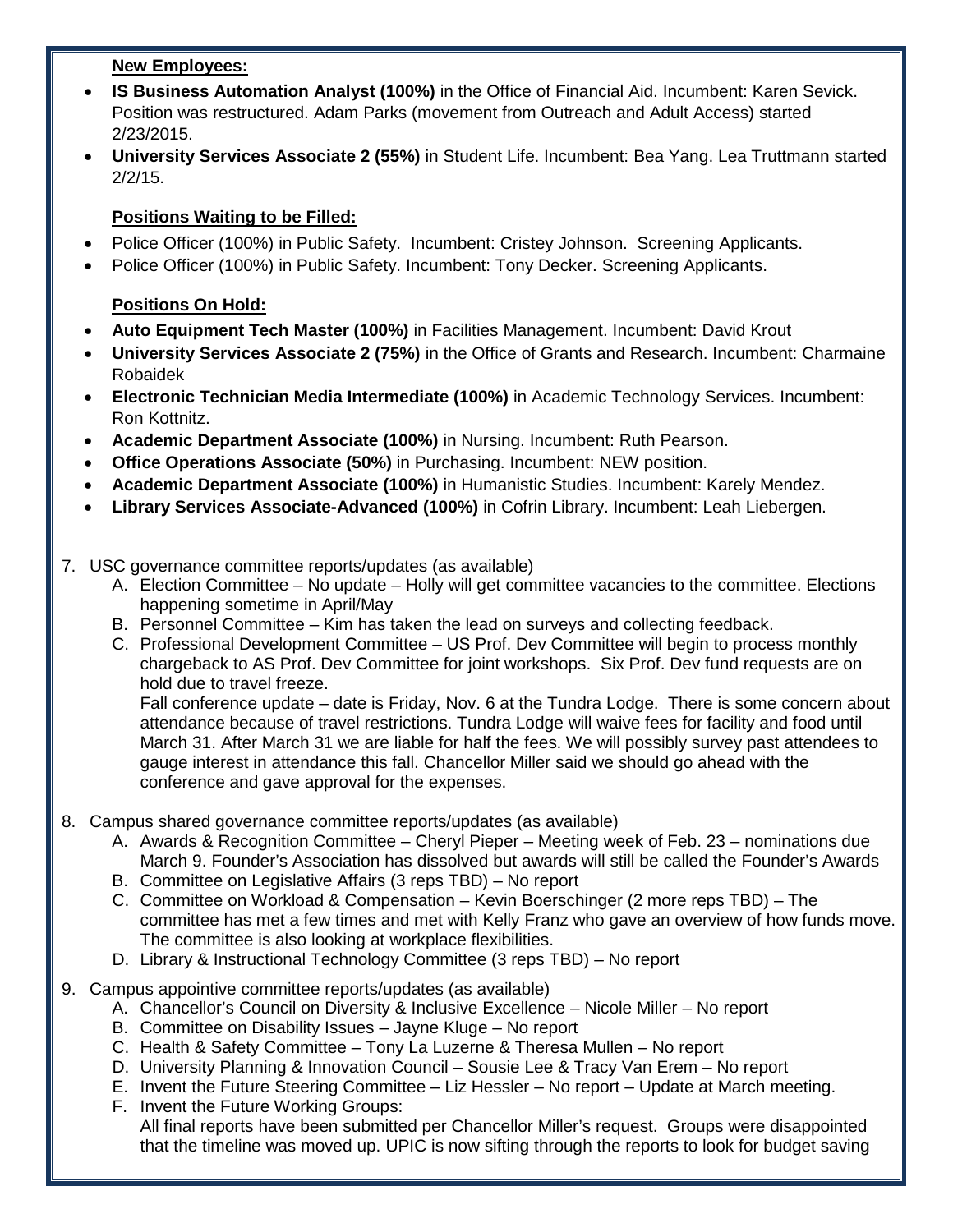ideas and ideas that they would like for information on. The working groups will continue to meet to further develop some of the ideas that were submitted.

- i. Academic Portfolio Nicole Miller
- ii. Enrollment Christine Nelson & Tina Tackmier
- iii. Innovation & Growth Kevin Boerschinger, Cindy Estrup, & Barb Holschbach
- iv. Partnerships & External Affairs Sue Machuca & Amanda Wildenberg
- 10. UW State Classified Staff Council reports/updates
	- A. General Business There was a lot of discussion and questions about how things are on other campuses. Some have travel and hiring freezes and some don't. Superior has layoffs. UWGB created and approved a resolution regarding budget impacts, but other campuses have not.
	- B. Policies UWGB is on track with where we need to be in regards to developing the policies we need by July 1, 2015.

### 11. Business:

- A. UPS policies and forums
	- Upcoming open forums:
		- March 24, 11am-12pm, Room 103, Union on Workplace Safety, Children in the Workplace and Workplace Expectations
		- March 25, 2-3pm, Room 103, Union on Workplace Safety, Children in the Workplace and Workplace Expectations
- B. Administrator evaluations

A plan is currently being formalized for these evaluations with Steve Meyer.

- C. University staff general assembly
	- Our current bylaws require a general assembly meeting. Jan has scheduled this for Wednesday, April 29 from 1:30-3 in Phoenix B. Anyone can add agenda items for the assembly so let Jan Snyder know if you have anything.

#### 12. New business

A. Budget situation – Chancellor Miller provided an update:

Chancellor Miller has read all of the workgroup reports. There were great ideas, he is now waiting on the final report from the Steering Committee, they will then be posted on the website. UPIC will sift through the reports and then go back to the work groups for further development of proposals and next steps for some of the ideas.

Budget – System Authority and budget reduction:

It is unclear what the System Authority will look like, but with Chancellor Miller's experience, they are a huge advantage in the end but are a hard transition. President Cross has 6 Chancellor's in a working group. Public authorities can offer flexibilities that favor labor. UWGB's portion of the budget cuts are 3.7 million. There are 2 provisions listed in the Governor's budget that affect UWGB. One cut would be the \$250,000 that the Oneida Nation pays to UWGB Athletics. State funded energy projects to UWGB in a total of \$50,000 annually have also been removed from the budget. Costs to continue (fringe benefits) have been removed from the budget. We need to establish a relationship with the Governor and Legislators. The Council of Trustees (a very prestigious group) are not happy with the cuts and have mobilized themselves. Some are friends of the Governor and Legislators. They give Chancellor Miller frequent updates and are volunteering their time to do this. The Joint Finance Committee starts to meet and hold budget hearings in March. Chancellor Miller is optimistic that we can achieve cuts without layoffs if we are courageous to change things on campus. \$2 million can be taken care of and we have some flexibility with money we have already gathered. Staffing levels will be reduced (not filling positions). He can't promise no layoffs, but that is not their starting point. He is waiting for feedback from UPIC. We are also in a serious enrollment crisis. Of 35 majors, all but 6 have declined. UWGB HAS to grow but we need to organize ourselves to grow. We either give up, or we try something new!